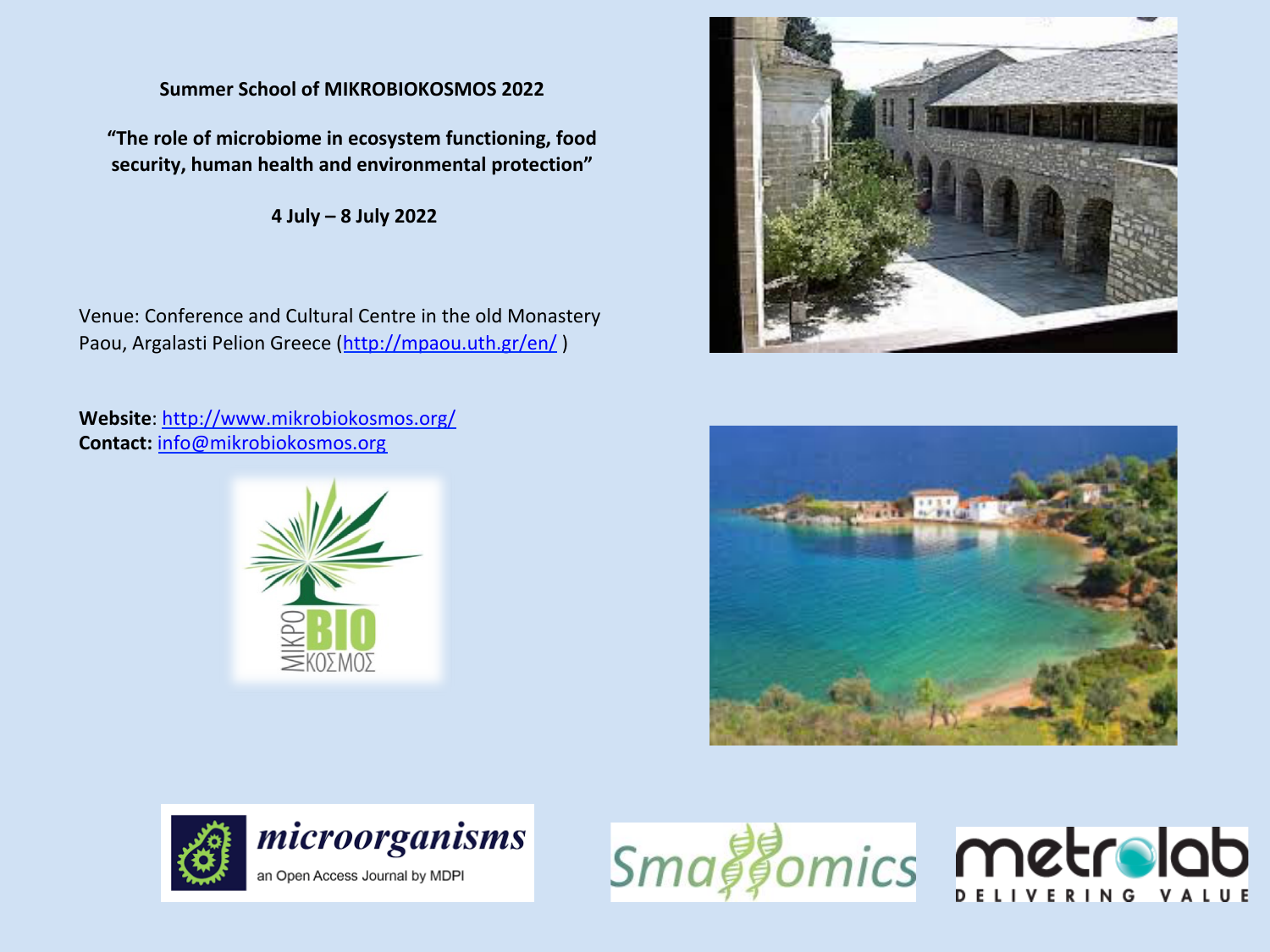#### A few words about the 2nd Summer School of MIKROBIOKOSMOS

The Hellenic Scientific Society of MIKROBIOKOSMOS was founded in 2008 and it is now considered the podium and niche of environmental microbiologists, food microbiologists, bioengineers, environmental biotechnologists in Greece. Following up the  $1^{st}$  Summer School in 2018, we are now organizing the  $2^{nd}$  Summer School of the Society of Mikrobiokosmos in the frame of a series of Training Events devoted to the training of the young members of the Society. The title of the  $2^{nd}$  Summer School "The role of microbiome in ecosystem functioning, food security, human health and environmental protection" is a reflection of the major advances in our understanding of the key role of microbiome on different process enabling its application in various sectors.

**Venue:** The Summer School will be hosted in the Conference and Culture Centre of the Monastery Paou, Argalasti Pelion (http://mpaou.uth.gr/en/), which belongs to the University of Thessaly.

**Attendees:** The Summer School aims to attract PhD or MSc students who study the microbiome at different environmental matrices or the symbiome of different organisms (insects, animals, humans). The students attending the Summer School will be offered accommodation in the double bedrooms of the Monastery (include en-suite facilities). Lunch and coffee will be offered to the attendees and a social dinner will be organized for the participants in a local restaurant by the sea.

Lectures and Presenters: A list of top-class researchers from Greece and abroad working in academia and industry will present topics on food microbiome and impact on food safety and health, vine and wine microbiome, human and fish gut microbiome, metagenomics and amplicon sequencing approaches to study environmental microbiomes, plant-microbe interactions, and bioenergy production processes. In view of the increasing interest and use of bioinformatic tools in studying the microbiome, practicals on amplicon sequencing analysis will be offered to the attendees in three afternoon sessions. You can find the full programme below in the flyer.

**Registration Fees:** A fee of 100 € for members of the Society and 150 € for nonmembers applies.

**Contact:** Students interesting in attending should sent a CV and a brief cover letter to the following email info@mikrobiokosmos.org with a subject title "Summer School MIKROBIOKOSMOS". Deadline for submission of expression of interest: 30<sup>th</sup> May 2022. 

**More information for the Summer School will be announced and communicated** through the website https://mikrobiokosmos.org/ and facebook page of the **Society.**